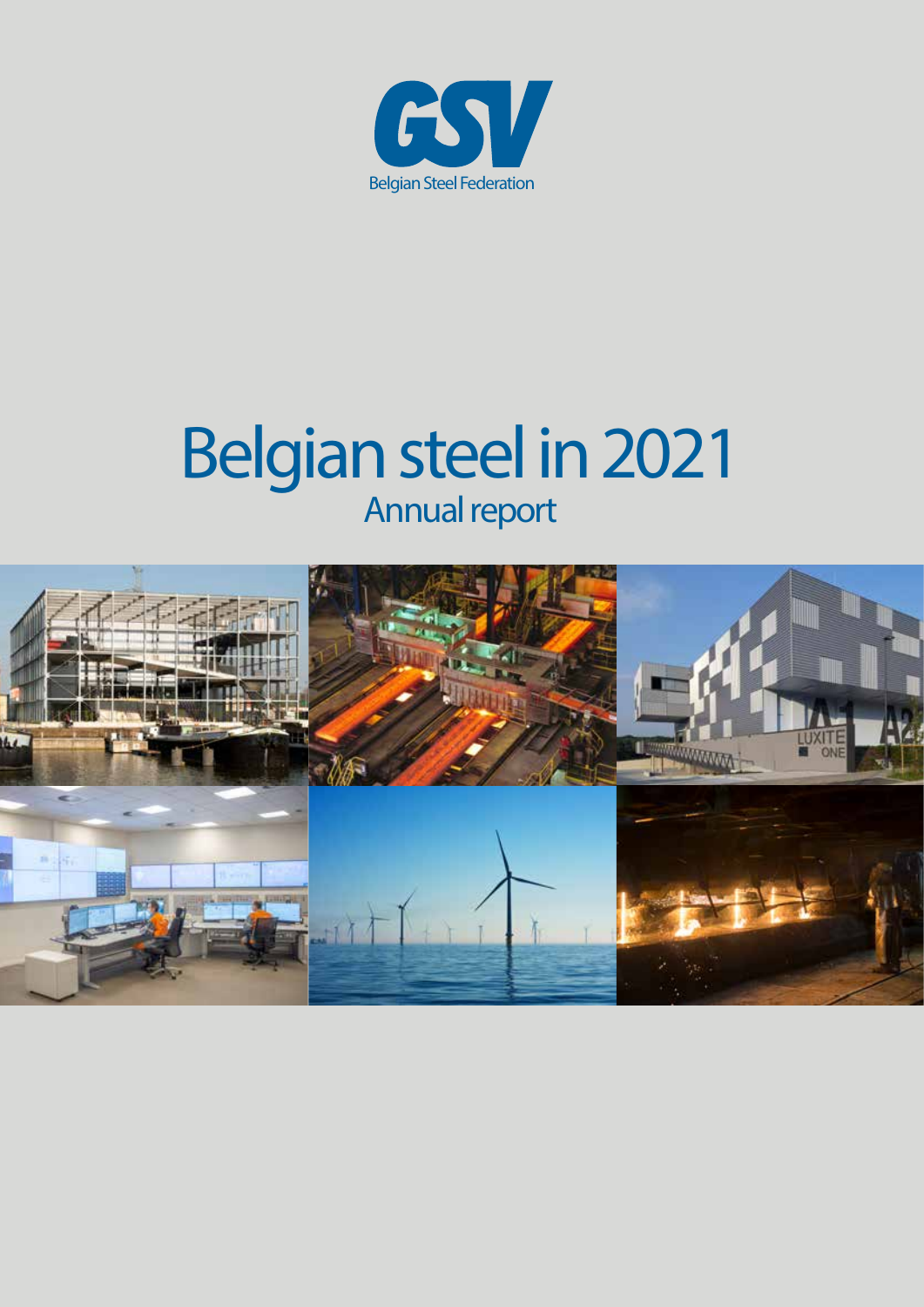## **A word from our Chairman**

Superite the pandemic continuing into 2021, the year was<br>
on the labour market, accelerating inflation and the<br>
on the labour market, accelerating inflation and the<br>
on the future marked by a strong economic recovery, increased pressure 'fit for 55' package outlining ambitions for the future.

### **Economy**

The unexpectedly strong economic recovery in 2021 had a positive effect on market demand for steel. As a result, European consumption increased by 18% to 152 million tonnes from its low point in 2020. **The Belgian steel industry also experienced a significant increase in activity, returning to pre-COVID-19**  levels. Initially, a continuation of this recovery was expected in 2022, but at a much more moderate pace. Today, however, this projection has become increasingly uncertain. Geopolitical tensions, soaring energy prices and disrupted supply chains are all factors that may have a negative impact on the economy. I would also like to take this opportunity to express my deepest sympathy to all victims of the war in Ukraine.

As demand picked up in 2021, there was a surge in steel imports from outside the EU. **With around 30 million tonnes of finished steel imported, the 2018 peak has been equalled.** In the second quarter of 2021, an unprecedented import volume of 8,4 million tonnes was recorded.

The extension of the European Commission's safeguard measures from 1 July 2021 was, therefore, welcome news. This system curbs the surplus of non-EU steel imports and stabilises the market. The continuing excess production capacity outside the EU makes it essential that this system be maintained.

### **Climate**

With regard to climate, 2021 was marked by a surge in the ETS price, which came close to the critical  $€100$  per tonne of CO<sub>2</sub> emitted mark. The rise in the price of CO<sub>2</sub> was not a coincidence, but rather a market reaction to the launch of the European Commission's long-awaited 'fit for 55' package, which sets out concrete plans. This package should make it possible to achieve the 2030 target of reducing greenhouse gas emissions by at least 55% compared to 1990.

The 'fit for 55' package is the cornerstone of European climate policy. It consists of several legislative initiatives, such as the strengthening of the European Emissions Trading Scheme (ETS), the introduction of a carbon tax at Europe's external borders (the 'Carbon Border Adjustment Mechanism') and a raft of new regulations on renewable energies, energy efficiency and energy taxation.

**On behalf of the Belgian Steel Federation I would like to reiterate our absolute commitment to Europe's climate ambitions.** With this in mind, 2021 saw the finalisation and implementation of innovative climate



investments in blast furnaces and rolling mills. Further plans were also drawn up and subsequently confirmed to replace one of the two Belgian blast furnaces at the Ghent site with a direct iron reduction (DRI) plant and two electric furnaces. They will operate in parallel with the other state-of-the-art blast furnace, which is designed to use waste wood and plastic as alternatives to carbon. The past year can, therefore, be seen as an initial, concrete step towards the goal of climate-neutral steel production in 2050.

**Nevertheless, the transition to climate-neutral steel production is a crucial process that requires an appropriate policy framework that covers financing, regulation and infrastructure. We, therefore, urge authorities not to fasttrack new regulations quicker than the pace at which our industry can technically and financially reduce its emissions. Due consideration must be given to the timeframe for the realisation of these projects and the authorisations for the construction of facilities.** An unrealistic timetable would only result in additional relocations and 'leakage'. In practical terms, we are pressing for the free ETS emission rights to be maintained until 2030 and for our benchmarks not to be tightened unrealistically. Moreover, an appropriate solution must be found for exports outside the EU, which account for around 10% of deliveries.

#### **Social**

In the autumn of 2021, an agreement was once again reached between the social partners of our sector. This agreement is a continuation of previous agreements and takes into account the developments in legislation and the new elements of the latest AIP (*Accord Interprofessionnel - Interprofessional Agreement*). Furthermore, the agreement pays special attention to issues such as training, work feasibility and the attractiveness of our sector.

Our goal of climate-neutral steel production means that plans are currently being developed, new facilities are being built and operational processes are being reviewed. **Against this background, it's essential to bring together all the expertise necessary to achieve this ambition. I would, therefore, like to thank, once again, all the staff and people involved in our sector for their efforts and dedication.** Their efforts are directly contributing to the delivery of the 'Green Deal', by steel, for steel and with steel.

Manfred VAN VI IFRBERGHE Chairman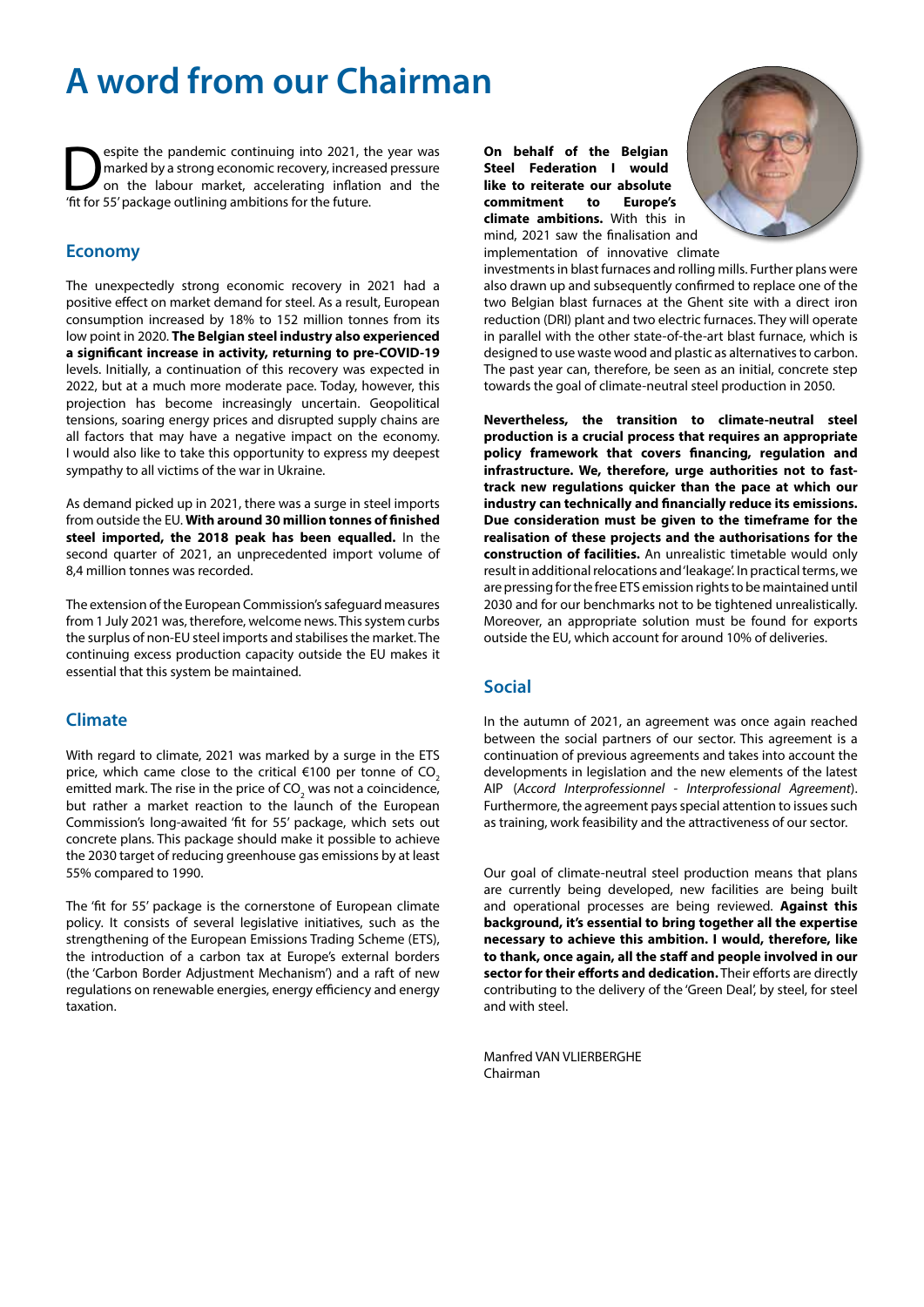## **Trade**



#### **ArcelorMittal Belgium inaugurates blast furnace of the future**

ArcelorMittal Belgium has officially inaugurated its blast furnace B in Ghent, after a significant investment to renew the furnace, making it one of world's most modern and efficient blast furnaces, both in terms of productivity and CO<sub>2</sub> emissions. This investment will further enable steelmaking to be at the heart of the circular economy and help the company lower its CO<sub>2</sub> emissions and achieve its climate objectives, through more efficient fuel consumption, through recycling of wood waste and through injection of waste gases as well as end-of-life plastics.

The company plans to replace fossil carbon with green and circular carbon and green and circular hydrogen in the blast furnaces. Thus, 'fresh' raw materials will increasingly be substituted by waste. In the Torero project (to be commissioned in 2022), wood waste from container parks is being pre-treated to produce biocarbon suitable for the blast furnace process. In addition, two projects are running with plastic waste that could be injected into the blast furnace in powder or gas form.

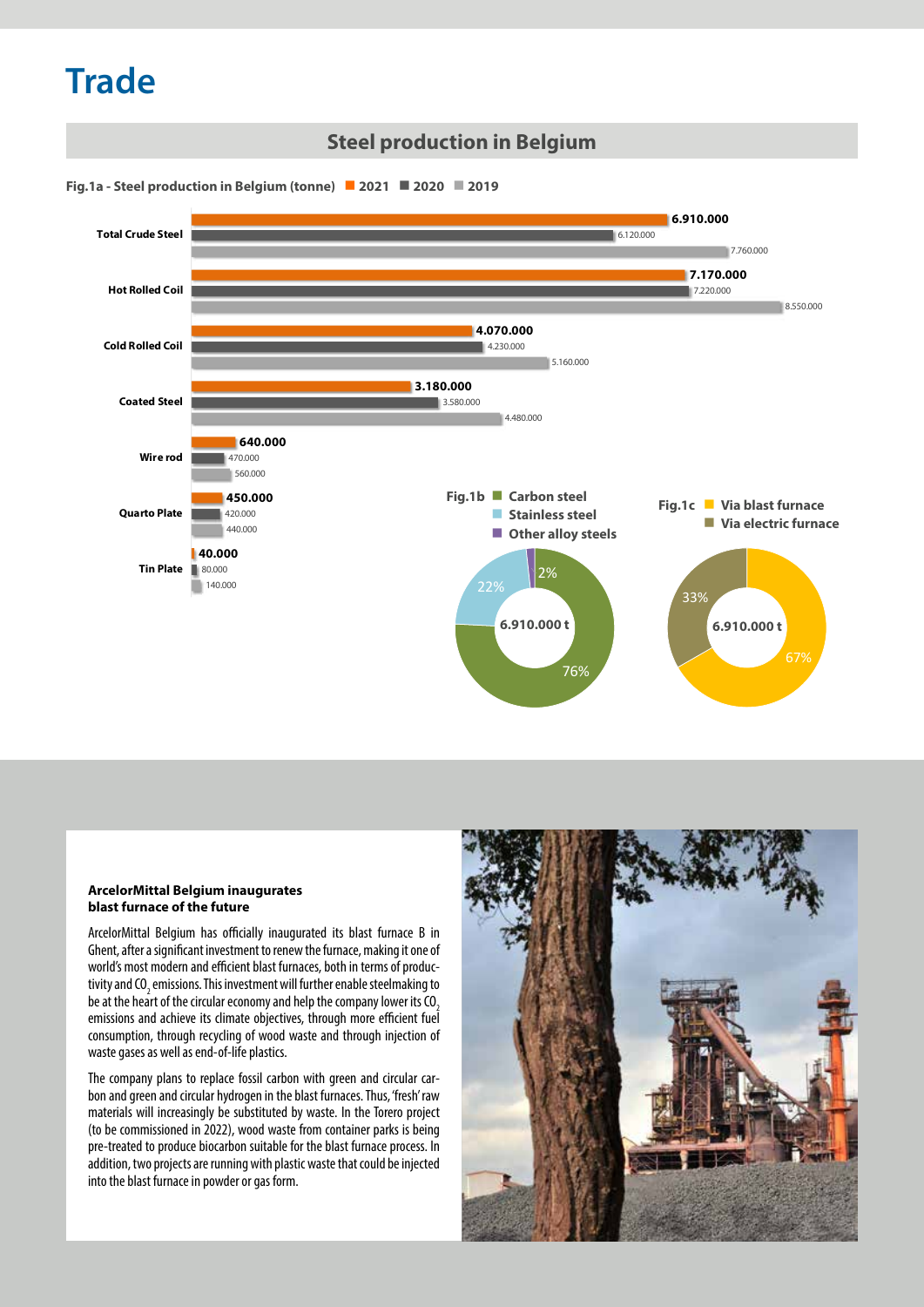

#### **50.000 solar panels at Aperam Genk**

By 2050, Aperam Genk wants to be climate neutral and, therefore, has reinforced this ambition in 2021 by building a large 11-hectare solar park on the company site. The photovoltaic panels are installed in various locations, such as on the roofs of several production halls, on an unused terrain on the company site and on top of a covered car park.

The new solar parc has a capacity of 23 megawatt peak (MWp). In concrete terms, it will produce 20.300 megawatt hours (MWh) of electricity per year. The company will be able to use at least 97% of this produced electricity in its own power stations. This will reduce annual CO<sub>2</sub> emissions by 7.300 tonnes, equivalent to the emissions of 5.900 average households.

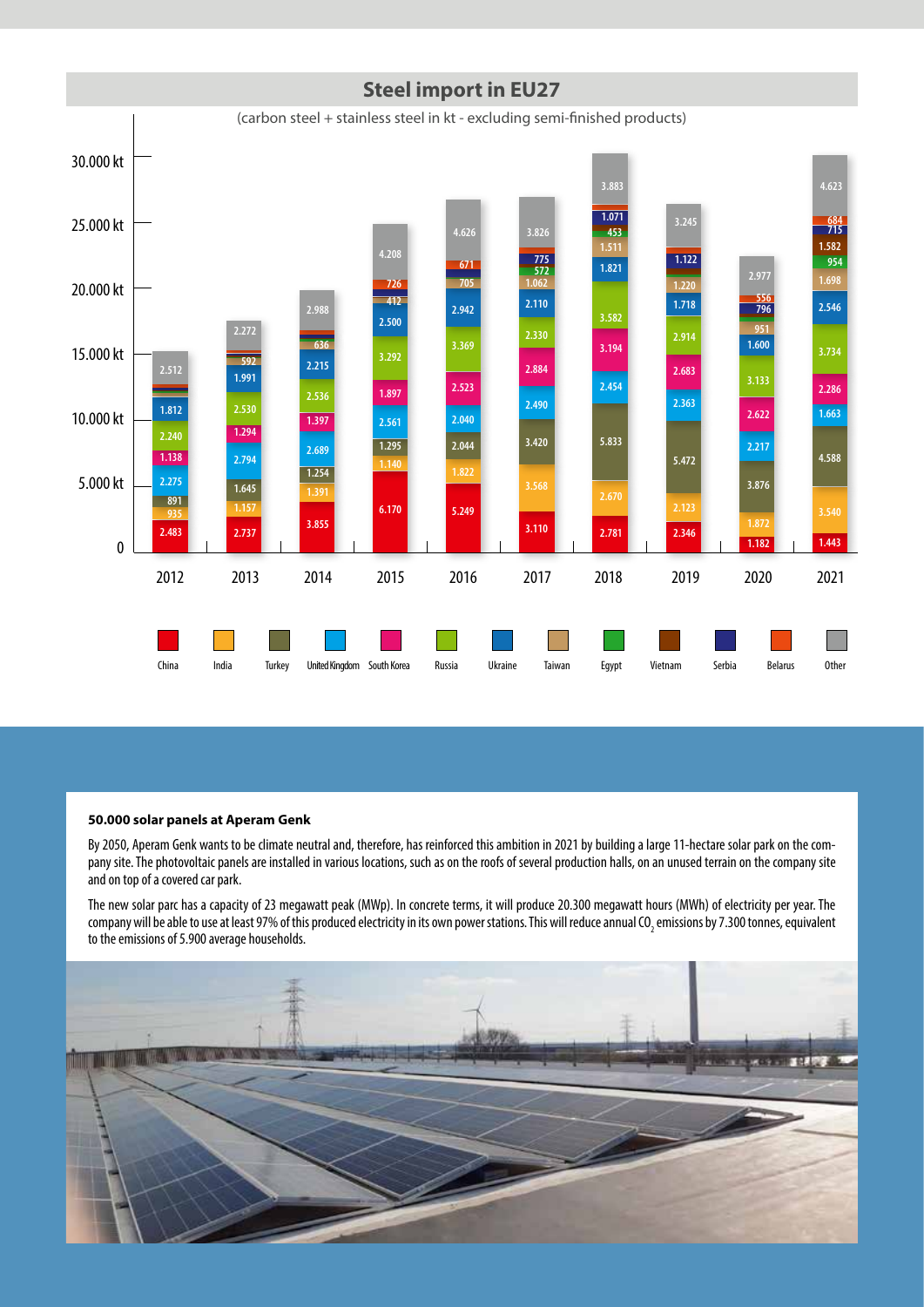## **Social affairs**

2 021 saw the emergence of a "new normal", with our professional, social and family lives continuing to be marked by COVID-19.

Despite the pandemic, everyone – companies, workers and sectoral organisations – contributed to the continuity of business activity and social relations.

### **Health**

Throughout the year, companies implemented the legal frameworks relating to health regulations to guarantee the health of workers, ensure the continuity of their activities and, more generally, help improve the health situation in Belgium.

It was with this in mind that several companies in our sector sought to offer their employees the opportunity to be vaccinated against COVID-19. The Belgian Steel Federation and other sectoral federations regularly insisted to the various authorities that vaccination be considered within and by companies' health services, as these are large companies with experience when it comes to vaccination drives, particularly for seasonal flu.

A pilot project was implemented at the end of 2021, in which a dozen companies from different sectors participated. Among them were ArcelorMittal Ghent and Aperam Genk from the steel industry.

## **Social relations**

Despite the failure of the cross-industry negotiations to set the wage margin and establish a cross-industry agreement, the industry organisations ensured that the steel industry's existing agreements and practices are preserved and have agreed on the terms of a sectoral agreement for 2021-2022.

Through this agreement – as is the norm in our sector – many mechanisms were renewed or extended. The sector's social partners also adapted certain systems, in line with the evolution of legal frameworks. Above all, they managed to transform some of their concerns and priorities into concrete themes, some of which have been, and will be, the subject of working groups in 2021 and 2022.

These relate to the sector's minimum wage (CP 104), training efforts, the notion of 'feasible work' and the end-of-career, as well as the attractiveness of the sector.

The industry agreements paved the way for negotiations and agreements within companies, which are fundamental to collective relations. These negotiations made it possible, depending on the possibilities within each company, to reward workers' efforts during the health crisis.

#### **ArcelorMittal Ghent invests 1,1 billion € in decarbonisation technologies**

In the autumn of 2021, ArcelorMittal announced having signed a letter of intent with the Belgian and Flemish Governments, supporting a 1,1 billion € project to build a 2,5 million tonne direct reduced iron (DRI) plant at its Ghent site, along with two new electric furnaces.

A DRI plant uses natural gas and, eventually, potentially hydrogen instead of coal to reduce iron ore, resulting in a significant reduction of CO<sub>2</sub> emissions compared to blast furnace ironmaking.

The two electric furnaces will melt direct reduced iron (DRI) and scrap steel, which will be transformed in the steel mill into steel slabs, and then further processed into finished products.

Once the DRI plant and electric furnaces are built, there will be a transition period during which production will gradually switch from blast furnace A to the DRI plant and the electric furnaces. Afterwards, blast furnace A will be shut down as it reaches the end of its life. By 2030, this will result in a reduction of about 3 million tonnes of CO $_{\textrm{\tiny{2}}}$  emissions each year.

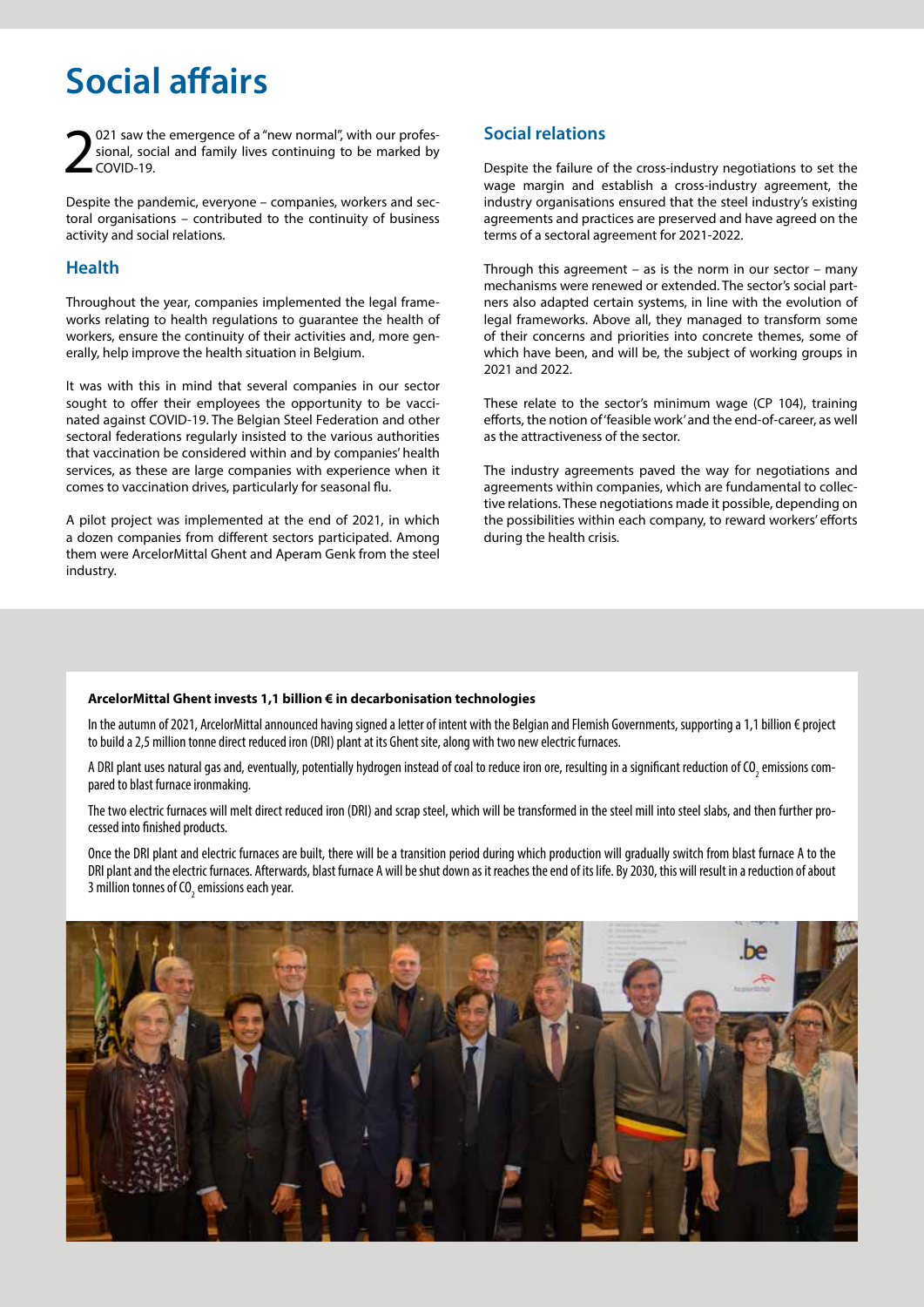## **Climate and energy**

## **Climate policy**

2021 saw an explosion in the ETS price which, for a long time, seemed to be heading over the  $\epsilon$ 100 per tonne of CO<sub>2</sub> emitted mark. At the end of the year, however, the price stabilised around  $\epsilon$ 80 per tonne, a fourfo 021 saw an explosion in the ETS price which, for a long time, seemed to be heading over the €100 per tonne of CO $_2$  emitted mark. At the end of the year, however, the price stabilised sharp rise was due to the launch of the European Commission's long-awaited 'fit for 55' package.

This package is the instrument with which the Commission intends to achieve its ambitious 2030 target of reducing greenhouse gas emissions by at least 55% compared to 1990. The 'fit for 55' package consists of several legislative initiatives, such as the strengthening of the European Emissions Trading Scheme (ETS), the introduction of a carbon tax at Europe's external borders (Carbon Border Adjustment Mechanism) and new regulations on renewable energy, energy efficiency and energy taxation. In the coming months, the package will be discussed by the European Parliament and the EU Council. The Belgian Steel Federation has, therefore, already engaged in numerous discussions with the stakeholders concerned and will continue to do so in 2022. We urge authorities not to fast-track new regulations quicker than the pace at which our industry can technically and financially reduce its emissions. In concrete terms, this means that free ETS emission rights should not be phased out by 2030 and that our benchmarks should not be excessively tightened. Furthermore, it's essential to find a solution to safeguard the competitiveness of our exports throughout this transition, given that our sector exports some 10% of its steel outside the EU.

Finally, our sector continues to keep a close eye on the new opportunities offered by the circular economy. To take advantage of these, access to high quality and affordable scrap to be re-melted in convertors and electric furnaces, is crucial. Unfortunately, we have noted more and more scrap being exported to countries with a dubious environmental reputation. We hope that the revision of the Waste Shipment Regulation in 2022 will bring some relief.

## **Energy policy**

n 2021, the Belgian Steel Federation continued to stress the importance of a competitive electricity price for the Belgian steel industry. This was all the more necessary as the price of gas rocketed due to various unfores n 2021, the Belgian Steel Federation continued to stress the importance of a competitive electricity price for the Belgian steel industry. This was all the more necessary as the price of are cautiously positive about this situation, as, after many years of discussions and promises, the initial steps have finally been taken to implement an energy standard that should eliminate the competitive handicap compared to neighbouring countries. At the end of 2021, it emerged that the federal Government plans to convert all federal levies on gas and electricity into special excise duties on gas and electricity. These excise duties should offer more flexibility to react to rising and falling energy prices.

Furthermore, the Belgian Steel Federation was delighted that the compensation for indirect carbon leakage costs granted by the Flemish and Walloon regions for emissions was guaranteed in 2021. However, the Federation recommends that the Walloon region not work with a closed envelope each year, but instead grant the maximum compensation allowed, as is already done in Flanders and in neighbouring countries. This higher and automatic compensation limits the loss of competitiveness with regards to foreign competition and would also create a secure investment climate.

Finally, 2021 also saw the beginning of debates on the extension of Belgium's energy efficiency instruments – the '*Accords de Branche'* in Wallonia and the '*Energiebeleidsovereenkomsten'* in Flanders. Given the importance and urgency of the situation, the Belgian Steel Federation calls upon all competent authorities to accelerate these discussions to offer more certainty to interested parties.

#### **NLMK La Louvière finalized the first step for the hot strip mill upgrade**

NLMK La Louvière has finalized the first step for the hot strip mill upgrade. This investment of 150M€ will enable the company to expand the production of thinner, stronger, and more environmentally friendly steel for customers in the EU. Three finishing mill stands with new motors, a new runout cooling table, a new system for hydraulic, state-of-the-art automation, modernized cooling and water systems were installed between February and May 2021.

This is the biggest project NLMK La Louvière has had in the past 20 years and is part of the "Strategy 2022". The hot strip mill revamping supports the strategic development and innovation of NLMK Europe. The project will enable the mill to expand the production of high-strength thin hot rolled coil (as thin as 1,2 mm), increase the range of high-strength products beyond 1000 MPa yield strength and provide customers with a best-in-class surface and dimensional tolerances.

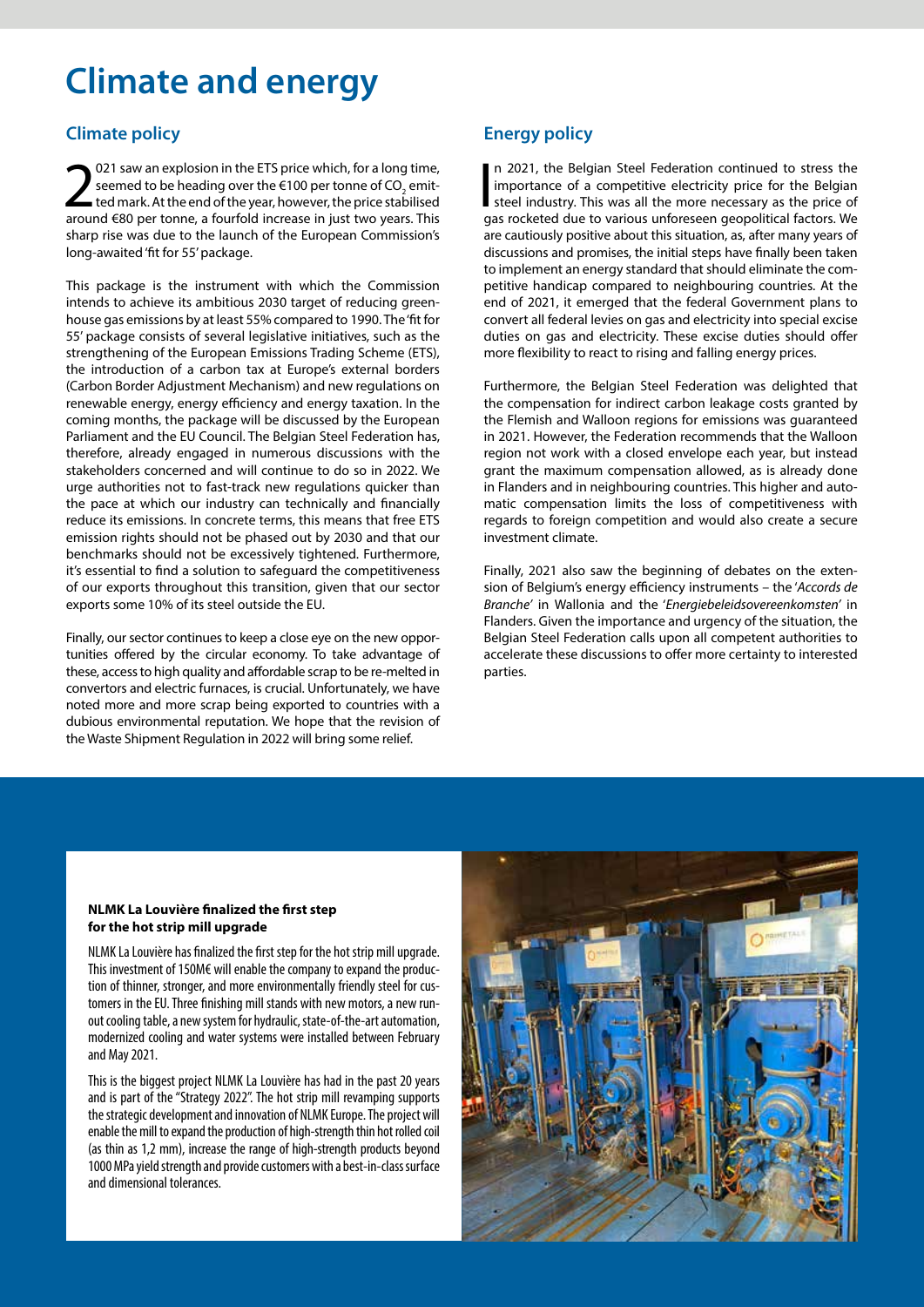

**Centre for Research in Metallurgy** www.crmgroup.be

The research centre CRM Group, based in Liège and Ghent, is specialised in the field of metallic materials for over 70 years and employs 265 technicians, engineers and PhDs.<br>The research is structured around five platforms he research centre CRM Group, based in Liège and Ghent, is specialised in the field of metallic materials for over 70 years and employs 265 technicians, engineers and PhDs. Shift, Circular Economy, Digitalisation, Advanced Manufacturing and Construction. CRM Group develops R&D solutions to make our industries cleaner, smarter, more competitive and more efficient in the shortest timeframe possible. All with a vision of creating added value and a low level of risk during implementation thanks to unique infrastructure covering the whole manufacturing chain of metals from laboratory scale to industrial pilot lines.

In its transition to carbon neutrality, the steel industry is planning to progressively shift from the conventional Blast Furnace (BF) route to the Direct Reduction (DR) route using hydrogen as reducing gas. CRM Group is therefore quickly adapting its facilities and testing options to support that shift. We are already well equipped in terms of tools which can be used for the characterisation of input and output materials of the new process route (DR pellets, DRI, scrap). Test facilities are also already available for simulating both the direct reduction and the downstream melting processes (EAF or alternative melting units) and a new pilot scale versatile furnace (1 tonne DC arc furnace 700kW) is being installed to study new EAF steelmaking or OSBF (Open Slag Bath Furnace) conditions while melting low quality scrap or DRI. Furthermore, the EAF dynamic model can be used for upscaling the pilot results. Beyond that, the wide range of available pre-processing tools (mixer, pelletiser, briquetting machines, etc) can also be used to support the transition of steel plants, by tailoring more input materials to the new processes and by developing recycling solutions for the new by-products, as there will be less and less sinter plants available for such recycling.

The increased use, as well as the use of lower quality scrap, is a topic of high interest for both the production of high-quality steel products in the EAF as well as the increase of the scrap rate at the converter. To enhance the scrap usage, scrap treatment and cleaning campaigns have been carried out at CRM Group. Promising results have been achieved for decoating and degalvanising under vacuum or conditioned atmosphere in our 200L thermal preconditioning furnace. Scrap cleaning and sorting will be further investigated in the project 'CAESAR' (CirculArity Enhancements by Low quality Scrap Analysis and Refinement), a Horizon Europe project in the Clean Steel Partnership that CRM is coordinating.



#### **Steel promotion, information - Infosteel** info<br>steel www.infosteel.be

Infosteel is the steel construction sector's information and pro-<br>motion centre, and its slogan is 'Together, for more steel in con-<br>struction'. Its activities are built around 3 core principles: con-<br>noct - inform - inspi nfosteel is the steel construction sector's information and promotion centre, and its slogan is 'Together, for more steel in connect - inform - inspire. Close collaboration with the major segments of the key value chain is essential. Steel mills and steel traders have long been closely involved in Infosteel's activities. In 2021, additional efforts were made to strengthen bonds with the steel construction sector.

In 2021, the 'Score With Steel'-campaign (communication aimed at architects and contractors) was boosted by physical events in addition to the digital component. For decades, the projects of

the Steel Construction Competition are a vital source of inspiration. The visit to the 4 nominated projects demonstrated the many participants the impressive application possibilities of steel in every market segment.

Also in 2021, a lot of attention went to higher education. New concepts were tested. After several years of intensive preparations in a collaboration with '*Bouwen met Staal*' (the Netherlands), SZS (Switzerland) and Worldsteel, the 'Steel Design' series of manuals really took shape with the publication of n° 2 (Fire) and n° 3 (Connections) and the completion of the editorial work for n° 4 (Composite structures).



'Journée Prix Acier' in the Grand Duchy of Luxembourg 'Journée Prix Acier' in the Grand Duchy of Luxembourg 'Steel Design' book series